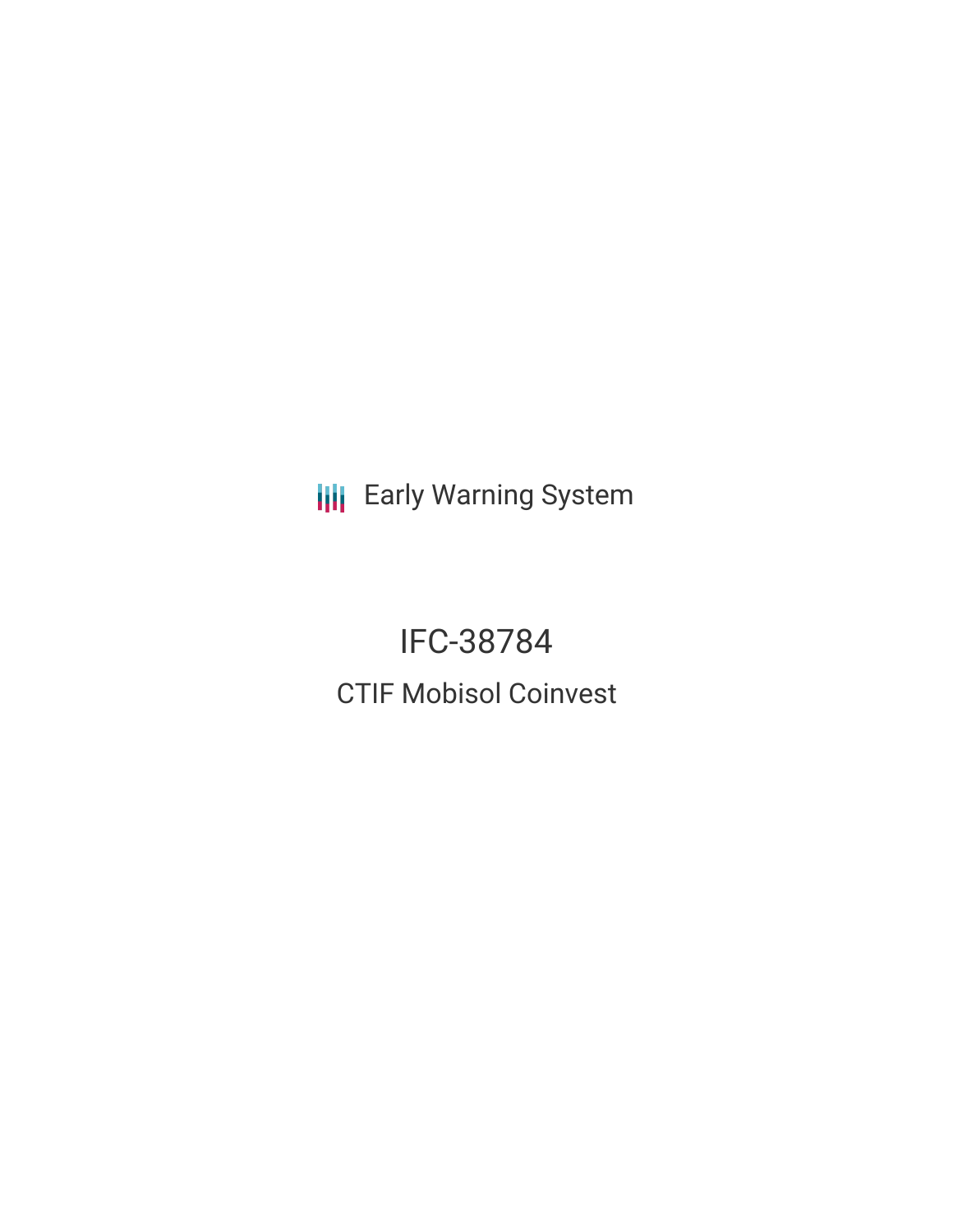# **Quick Facts**

| <b>Countries</b>               | Tanzania                                |
|--------------------------------|-----------------------------------------|
| <b>Financial Institutions</b>  | International Finance Corporation (IFC) |
| <b>Status</b>                  | Active                                  |
| <b>Bank Risk Rating</b>        | B                                       |
| <b>Voting Date</b>             | 2016-11-11                              |
| <b>Borrower</b>                | MOBISOL GMBH                            |
| <b>Sectors</b>                 | Energy                                  |
| <b>Investment Type(s)</b>      | Equity                                  |
| <b>Investment Amount (USD)</b> | $$5.00$ million                         |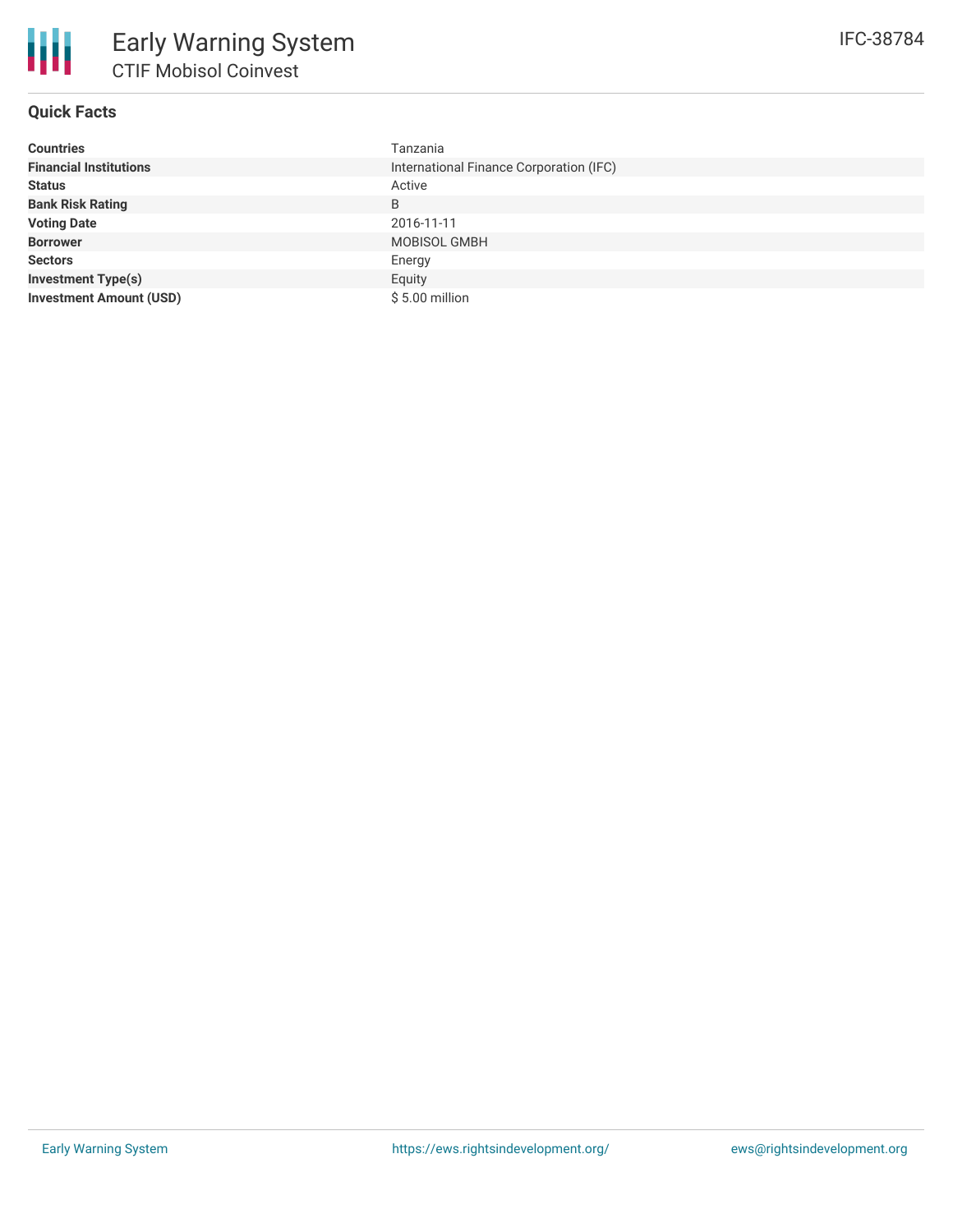

## **Project Description**

Mobisol is a pay-as-you-go off-grid solar electricity provider operating in East Africa (Tanzania, Kenya and Rwanda). Mobisol's solar home systems range from 80-200W; as at September 2016, the company had installed over 60,000 solar units with a total installed capacity of approximately 6MW. The company's operations cover the sales, installation and maintenance of the systems (both done by trained and certified Mobisol technicians) as well as the management of the pay-as-you-go payment system; the manufacturing of solar panels is outsourced to manufacturers in China and Kenya. Mobisol has offices in Germany (headquarters), Kenya, Tanzania and Rwanda, as well as in China (supply and quality control).

IFC is looking to invest \$5 million in equity as a part of a co-investment transaction with Investec Africa Private Equity Fund II (Investec Fund II), a fund in which IFC invested \$30 million in 2013.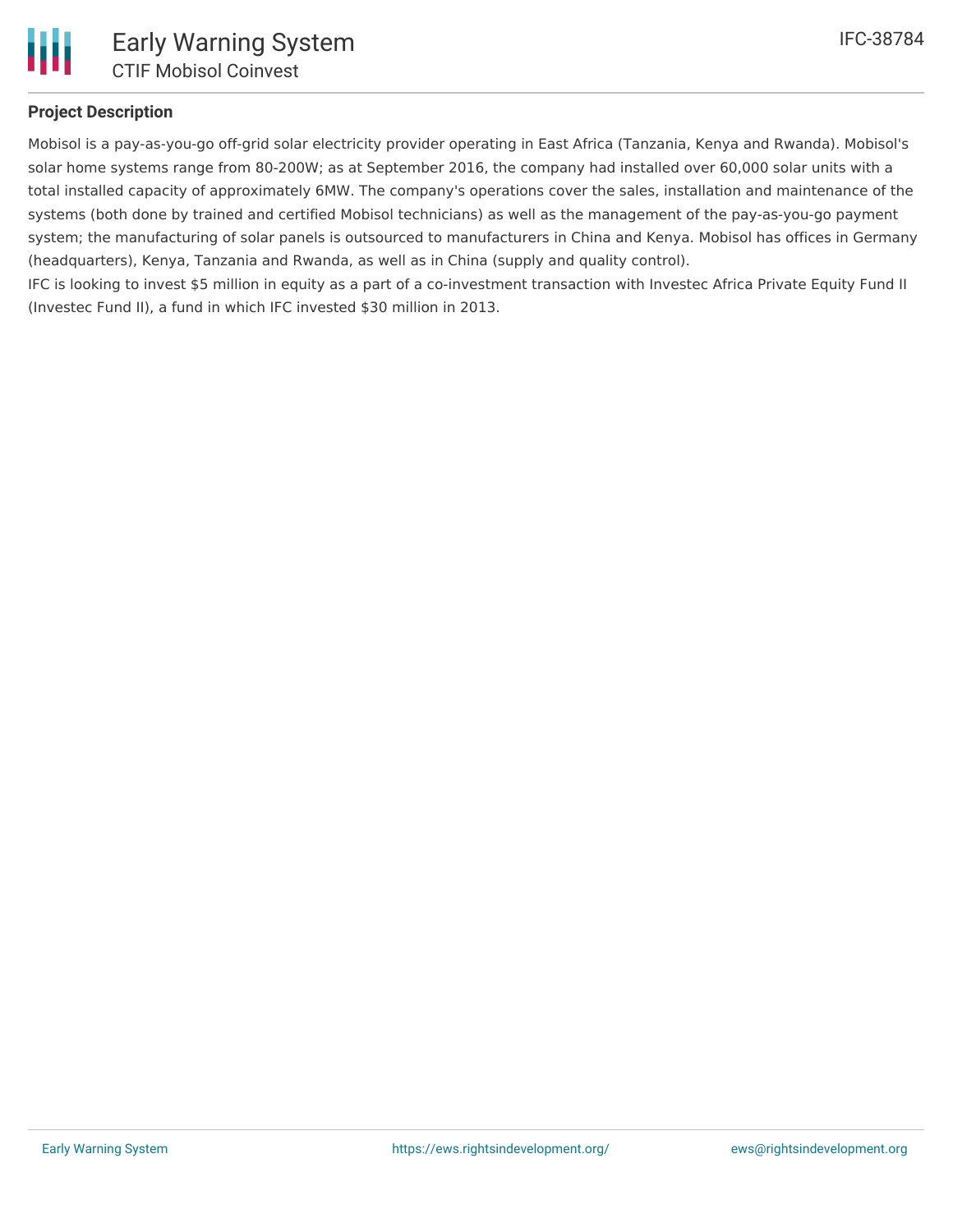#### **Investment Description**

• International Finance Corporation (IFC)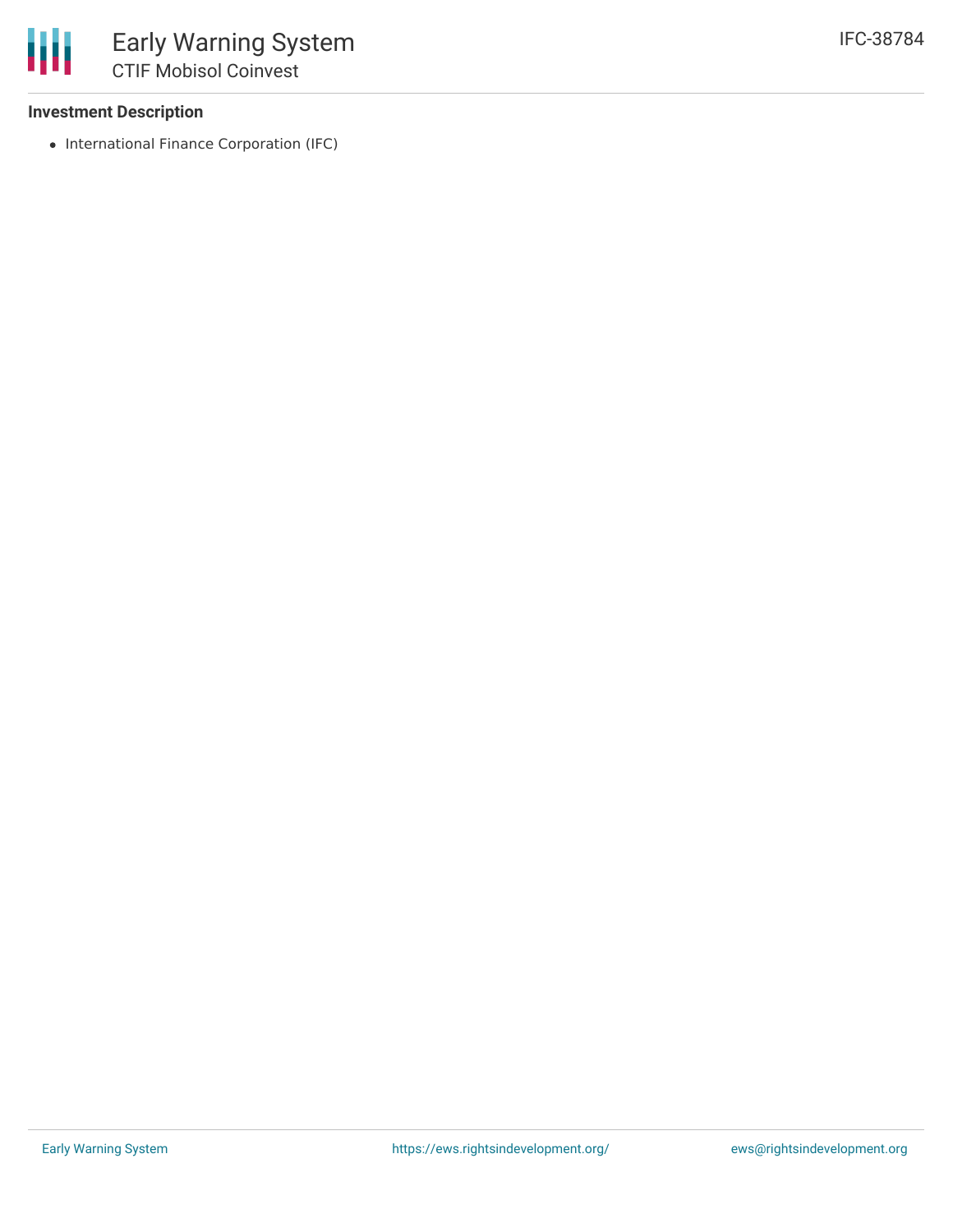# **Contact Information**

Thomas Duveau Mobisol GmbH Skalitzer Str. 85-86 Aufgang C 10997 Berlin, Germany

## **ACCOUNTABILITY MECHANISM OF IFC**

The Compliance Advisor Ombudsman (CAO) is the independent complaint mechanism and fact-finding body for people who believe they are likely to be, or have been, adversely affected by an IFC or MIGA- financed project. If you submit a complaint to the CAO, they may assist you in resolving a dispute with the company and/or investigate to assess whether the IFC is following its own policies and procedures for preventing harm to people or the environment. If you want to submit a complaint electronically, you can email the CAO at CAO@worldbankgroup.org. You can learn more about the CAO and how to file a complaint at http://www.cao-ombudsman.org/